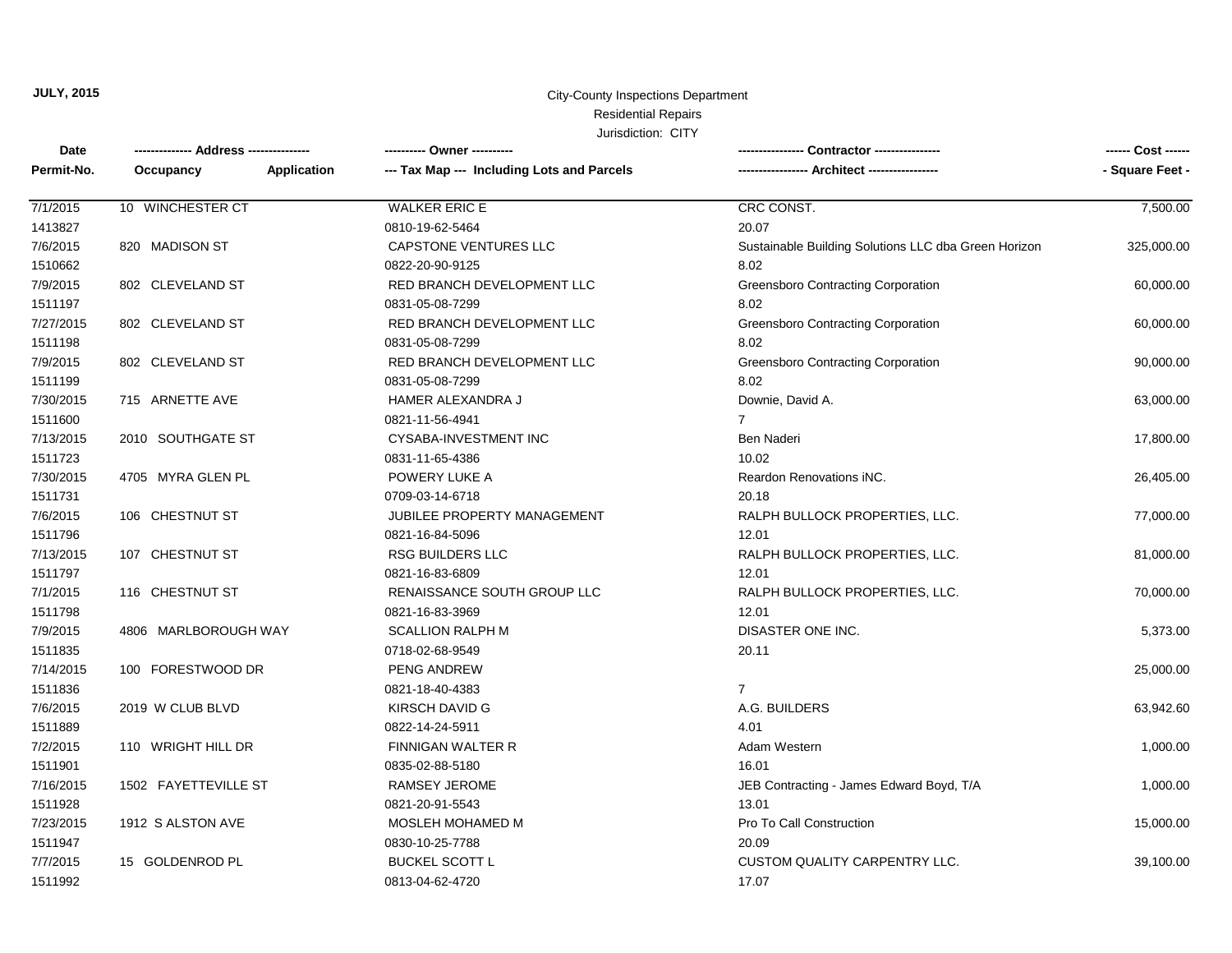#### City-County Inspections Department

# Residential Repairs

| Date       | -------------- Address --------------- |             | ---------- Owner ----------                | Contractor ---------------             | ------ Cost ------ |
|------------|----------------------------------------|-------------|--------------------------------------------|----------------------------------------|--------------------|
| Permit-No. | Occupancy                              | Application | --- Tax Map --- Including Lots and Parcels | -- Architect -----------------         | - Square Feet -    |
| 7/6/2015   | 844 HORTON RD                          |             | SHIERA DARRELL W                           | FOUR SEASONS SUNROOMS OF NORTH         | 17,000.00          |
| 1512046    |                                        |             | 0823-07-68-3654                            | 17.10                                  |                    |
| 7/29/2015  | 4012 HULON DR                          |             | VAN WAGENER DAVID T                        | <b>B&amp;D Blue Water Builders LLC</b> | 21,200.00          |
| 1512061    |                                        |             | 0800-01-37-5810                            | 20.17                                  |                    |
| 7/1/2015   | 603 W KNOX ST                          |             | <b>BOLEN DAVID BRITTAIN</b>                | <b>BACKYARD OASIS POOLS</b>            | 59,700.00          |
| 1512065    |                                        |             | 0822-16-93-3455                            | 3.02                                   |                    |
| 7/1/2015   | 1102 LOWRY AVE                         |             | <b>GARCIA FRANCISCO</b>                    | Garcia Painting                        | 24,000.00          |
| 1512069    |                                        |             | 0831-06-47-7785                            | 9                                      |                    |
| 7/1/2015   | 132 SHADOW HAWK DR                     |             | CASH ALISA L                               | Liquid Designs, L.L.C.                 | 63,000.00          |
| 1512077    |                                        |             | 0729-03-04-7192                            | 20.11                                  |                    |
| 7/7/2015   | 108 FEW CIR                            |             | LIN HENRY Z                                | High & Tight Concepts                  | 28,400.00          |
| 1512078    |                                        |             | 0801-03-41-3472                            | 20.17                                  |                    |
| 7/20/2015  | 202 LEBANON CIR                        |             | <b>BUCKLEY EDWARD G</b>                    | Rising Sun Pools, Incorporated         | 67,433.00          |
| 1512085    |                                        |             | 0824-01-05-6995                            | 16.03                                  |                    |
| 7/6/2015   | 4600 UNIVERSITY DR                     |             | NNN SPRINGFIELD APTS LLC                   | Certis Construction, LLC               | 100,400.00         |
| 1512087    |                                        |             | 0800-13-93-4668                            | 20.16                                  |                    |
| 7/6/2015   | 1121 N ROXBORO ST                      |             | AFFORDABLE PROPERTIES GROUP                | Sierra Structures, Inc.                | 175,000.00         |
| 1512129    |                                        |             | 0831-05-19-4950                            | 8.02                                   |                    |
| 7/13/2015  | 3717 DARWIN RD                         |             | <b>MYER COLIN W</b>                        | HALLYBURTON, ROBERT S.                 | 113,000.00         |
| 1512137    |                                        |             | 0719-01-17-1852                            | 20.08                                  |                    |
| 7/7/2015   | 11 BEVERLY DR                          |             | SAVERY PAUL D                              | Cam Hill                               | 19,000.00          |
| 1512142    |                                        |             | 0821-19-60-1568                            | $\overline{7}$                         |                    |
| 7/13/2015  | 1507 ACADIA ST                         |             | ALSTON RICHARD L                           | GRIGGS, GEORGE W.                      | 5,000.00           |
| 1512154    |                                        |             | 0832-13-13-1719                            | 2                                      |                    |
| 7/1/2015   | 1715 ROSETTA DR                        |             | CAVINESS RONALD G                          | KINGSFORD HOME IMPROVEMENT             | 7,509.00           |
| 1512175    |                                        |             | 0832-18-20-6824                            | 2                                      |                    |
| 7/30/2015  | 4704 CUMBERLAND DR                     |             | KESSLER-ZILLES MICHELE B                   | HOMECRAFTER INC.                       | 35,000.00          |
| 1512182    |                                        |             | 0802-02-68-9236                            | 17.06                                  |                    |
| 7/1/2015   | 8 ARBORFIELD LN                        |             | HITE JOHN                                  | THE DECK- XPERTS                       | 16,000.00          |
| 1512189    |                                        |             | 0729-03-34-7566                            | 20.10                                  |                    |
| 7/1/2015   | 1808 WOODBURN RD                       |             | <b>ORENSTEIN BRUCE</b>                     | ACANTHUS CONSTRUCTION, LLC             | 94,000.00          |
| 1512192    |                                        |             | 0811-14-42-7761                            | 6                                      |                    |
| 7/2/2015   | 1712 WOODBURN RD                       |             | <b>HALPIN PATRICK N</b>                    |                                        | 21,500.00          |
| 1512230    |                                        |             | 0811-15-53-1095                            | 6                                      |                    |
| 7/27/2015  | 229 RIPPLING STREAM RD                 |             | <b>VTT DURHAM II LLC</b>                   | THS NATIONAL, LLC.                     | 1,000.00           |
| 1512233    |                                        |             | 0824-02-75-4266                            | 17.08                                  |                    |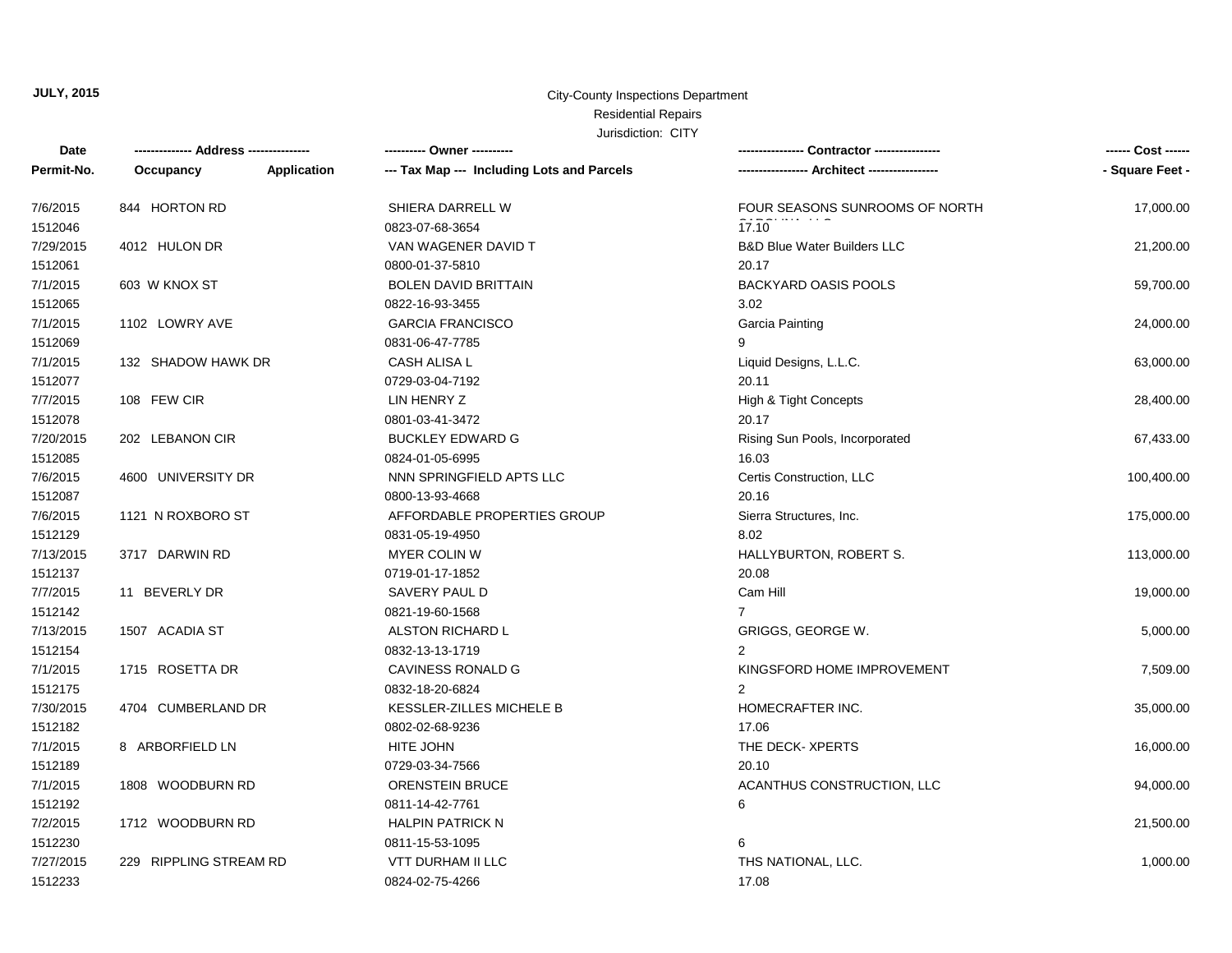#### City-County Inspections Department Residential Repairs

| Date       | ------------- Address -------------- |             | ---------- Owner ----------                |                                    | ------ Cost ------ |
|------------|--------------------------------------|-------------|--------------------------------------------|------------------------------------|--------------------|
| Permit-No. | Occupancy                            | Application | --- Tax Map --- Including Lots and Parcels |                                    | - Square Feet -    |
| 7/2/2015   | 232 KNOX CIR                         |             | <b>GORMAN COLE J</b>                       | AARON FITZ CONSTRUCTION, LLC       | 37,600.00          |
| 1512234    |                                      |             | 0832-14-23-7583                            | 2                                  |                    |
| 7/1/2015   | 710 EVA ST                           |             | <b>GONZALEZ AUGUSTIN ORTIZ</b>             |                                    | 28,400.00          |
| 1512235    |                                      |             | 0831-10-26-8520                            | 11                                 |                    |
| 7/23/2015  | 2701 PICKETT RD                      |             | FOREST AT DUKE INC                         | <b>REBATH OF THE TRIANGLE</b>      | 200.00             |
| 1512236    |                                      |             | 0810-07-59-3307                            | 20.15                              |                    |
| 7/7/2015   | 3119 NC 55 HWY                       |             | NORTHEAST BAPTIST CHURCH                   | Abtak of Durham Inc                | 1,000.00           |
| 1512243    |                                      |             | 0739-01-35-4875                            | 20.10                              |                    |
| 7/6/2015   | 1021 ONSLOW ST                       |             | SACKETT JOVIAN                             | Turnlight Partners Ltd.            | 7,429.00           |
| 1512247    |                                      |             | 0822-15-54-2303                            | 3.01                               |                    |
| 7/16/2015  | 1344 MARNE AVE                       |             | RAINFORD FERNANDO V HEIRS                  | Mirta Rainford                     | 29,000.00          |
| 1512248    |                                      |             | 0824-03-10-7442.004                        | 17.10                              |                    |
| 7/9/2015   | 105 EDENS DR                         |             | <b>DUKE UNIVERSITY</b>                     | LECHASE CONSTRUCTION SERVICES, LLC | 461.00             |
| 1512257    |                                      |             | 0811-05-69-9253.L10                        | 15.01                              |                    |
| 7/6/2015   | 606 LEADER LN                        |             | PRIER BRIAN J                              | KINGSFORD HOME IMPROVEMENT         | 5,904.00           |
| 1512262    |                                      |             | 0851-01-15-3461                            | 18.04                              |                    |
| 7/2/2015   | 2809 REYNOLDA CIR                    |             | <b>MCDANIEL KAREN B</b>                    | KINGSFORD HOME IMPROVEMENT         | 5,624.00           |
| 1512263    |                                      |             | 0814-04-84-3163                            | 17.07                              |                    |
| 7/2/2015   | 3929 PLYMOUTH RD                     |             | PLYMOUTH HOLDINGS LLC                      | THE MAPLEWOOD BUILDING CO., LLC.   | 172,286.00         |
| 1512264    |                                      |             | 0719-02-58-0133                            | 20.08                              |                    |
| 7/2/2015   | 810 W KNOX ST                        |             | <b>BYERS JOHN ANDREW</b>                   | Elizabeth Schrieber-Byers          | 18,060.00          |
| 1512265    |                                      |             | 0822-16-83-4752                            | 3.02                               |                    |
| 7/2/2015   | 525 ORINDO DR                        |             | OWENS LEWIS N JR                           | <b>CUSTOMIZED BUILDERS, LLC</b>    | 38,000.00          |
| 1512269    |                                      |             | 0729-04-73-2412                            | 20.10                              |                    |
| 7/13/2015  | 46 BEVERLY DR                        |             | <b>WATKINS HERBERT LOIS ANNE</b>           | 2SL DESIGN BUILD, LLC              | 60,455.00          |
| 1512273    |                                      |             | 0820-07-69-4766                            | $\overline{7}$                     |                    |
| 7/7/2015   | 3513 ALMAN DR                        |             | <b>DUBOIS MARK L</b>                       | RICKY BARON MATHENA                | 122,500.00         |
| 1512280    |                                      |             | 0801-03-31-4372                            | 20.17                              |                    |
| 7/7/2015   | 1211 GILBERT ST                      |             | RENTAL HOLDINGS LLC                        | GIBBS GRADING, INC.                | 1,000.00           |
| 1512281    |                                      |             | 0831-11-57-7390                            | 10.01                              |                    |
| 7/20/2015  | 1009 GREEN ST                        |             | <b>HORGAN ANDREW M</b>                     |                                    | 1.00               |
| 1512293    |                                      |             | 0822-15-62-8892                            | 3.02                               |                    |
| 7/21/2015  | 3102 CHELMSFORD DR                   |             | SMITH H ERIC                               |                                    | 3,500.00           |
| 1512295    |                                      |             | 0801-04-64-0974                            | 20.17                              |                    |
| 7/7/2015   | 2023 WILSON ST                       |             | ANDERSON EDWARD H                          | LEE PATTERSON                      | 48,400.00          |
| 1512301    |                                      |             | 0822-09-25-3964                            | 4.01                               |                    |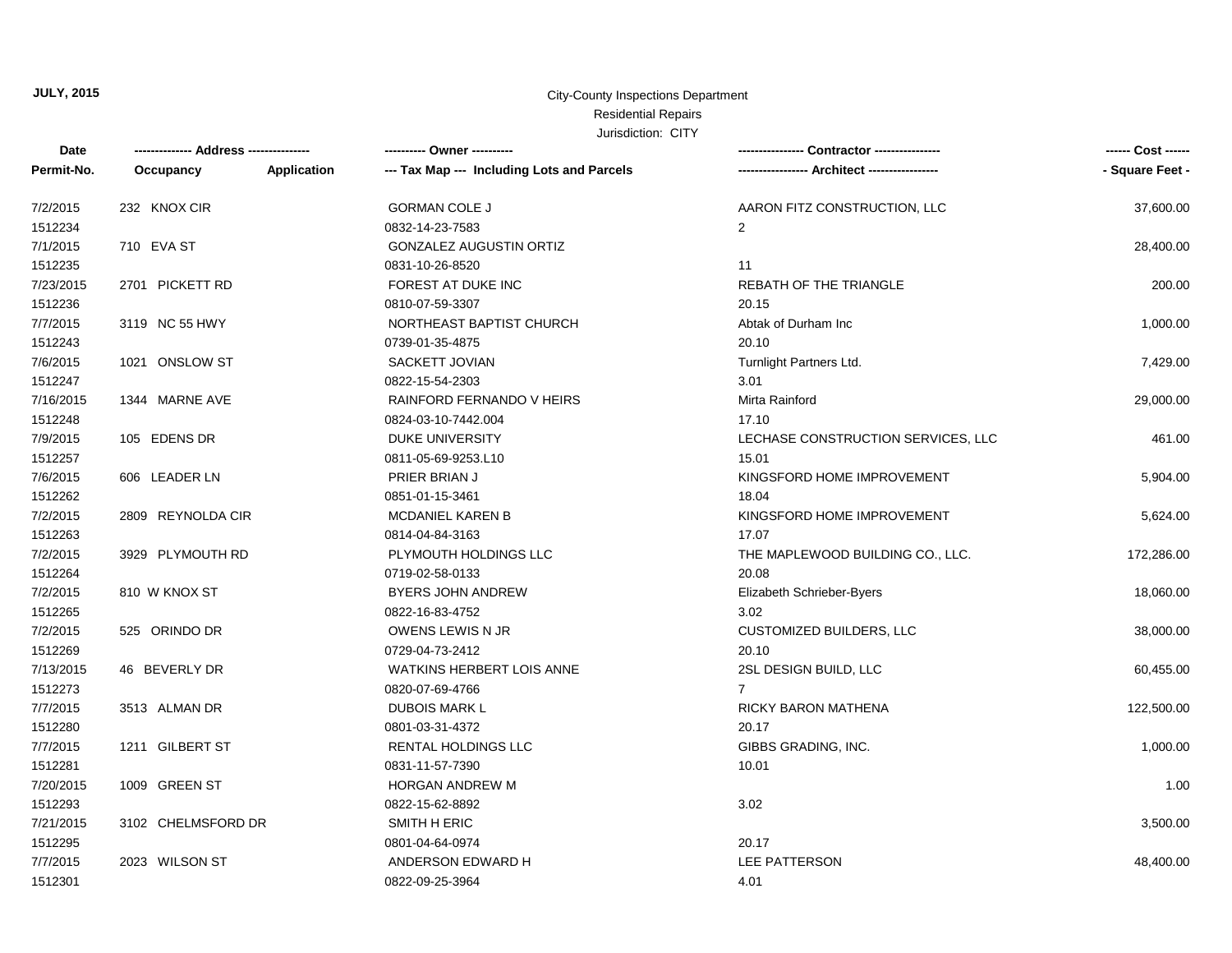#### City-County Inspections Department

## Residential Repairs

| Date       |                      |             | --------- Owner ---------                  |                                   | ------ Cost ------ |
|------------|----------------------|-------------|--------------------------------------------|-----------------------------------|--------------------|
| Permit-No. | Occupancy            | Application | --- Tax Map --- Including Lots and Parcels |                                   | - Square Feet -    |
| 7/22/2015  | 517 PARKVIEW DR      |             | NORMAN ALISON M BAKERMAN                   | G DOUBLE CONSTRUCTION, INC.       | 15,422.00          |
| 1512303    |                      |             | 0824-01-36-1265                            | 16.03                             |                    |
| 7/9/2015   | 5328 REVERE RD       |             | <b>COSTA JOSEPH JAMES</b>                  | <b>Advanced Structural Repair</b> | 7,051.00           |
| 1512306    |                      |             | 0727-02-77-5451                            | 20.13                             |                    |
| 7/7/2015   | 4250 AMBER STONE WAY |             | CRUTCHFIELD ANTHONY MAURICE                | CARY RECONSTRUCTION CO., LLC.     | 10,000.00          |
| 1512308    |                      |             | 0843-02-88-3088                            | 18.01                             |                    |
| 7/16/2015  | 3927 NORTHAMPTON RD  |             | <b>VANN SUSAN COLLINS</b>                  | <b>GARUDA CUSTOM DECKS</b>        | 6,000.00           |
| 1512309    |                      |             | 0719-01-18-2896                            | 20.08                             |                    |
| 7/13/2015  | 128 PINECREST RD     |             | <b>CAMERON FREDA HAHN</b>                  | Imperiale, Jack Dennis            | 156,000.00         |
| 1512312    |                      |             | 0811-20-82-2354                            | 6                                 |                    |
| 7/13/2015  | 1309 GLENDALE AVE    |             | <b>NAPP DAVID</b>                          | Hershberger, Todd Brindley        | 58,000.00          |
| 1512315    |                      |             | 0832-17-01-6864                            | $\overline{2}$                    |                    |
| 7/13/2015  | 2909 FAWN AVE        |             | <b>BRUMMITT LAURIE C</b>                   | THD AT-HOME SERVICES, INC.        | 4,440.00           |
| 1512319    |                      |             | 0813-20-90-6819                            | 17.05                             |                    |
| 7/13/2015  | 2823 CREST ST        |             | PATTERSON ANGELIA CALLOWAY                 | THD AT-HOME SERVICES, INC.        | 4,259.00           |
| 1512321    |                      |             | 0812-15-73-0407                            | 15.02                             |                    |
| 7/13/2015  | 43 LAKE VILLAGE DR   |             | <b>MATTINGLY PEGGY L</b>                   | THD AT-HOME SERVICES, INC.        | 7,360.00           |
| 1512322    |                      |             | 0728-01-29-6034                            | 20.12                             |                    |
| 7/13/2015  | 1405 LINCOLN ST      |             | <b>JAMES LAUREN</b>                        | THD AT-HOME SERVICES, INC.        | 1,514.00           |
| 1512323    |                      |             | 0831-17-01-8400                            | 13.01                             |                    |
| 7/9/2015   | 1108 CARROLL ALY     |             | <b>ANTHONY DAVID</b>                       |                                   | 2,500.00           |
| 1512324    |                      |             | 0821-06-47-6466                            | 5                                 |                    |
| 7/9/2015   | 3323 RIDGE RD        |             | KUHN JOYCE E                               | RAM JACK LLC                      | 2,600.00           |
| 1512331    |                      |             | 0801-04-81-8809                            | 20.17                             |                    |
| 7/17/2015  | 804 ANGIER AVE       |             | DURHAM HOSIERY MILL PRTNRSHP               | Durham Roofing & Sheet Metal Inc  | 144,500.00         |
| 1512332    |                      |             | 0831-13-14-8811                            | 11                                |                    |
| 7/17/2015  | 804 ANGIER AVE       |             | DURHAM HOSIERY MILL PRTNRSHP               | Durham Roofing & Sheet Metal Inc  | 100,000.00         |
| 1512333    |                      |             | 0831-13-14-8811                            | 11                                |                    |
| 7/10/2015  | 3936 NOTTAWAY RD     |             | ROLLINS E T JR                             | MEYERS, L.E. BUILDERS, INC.       | 42,000.00          |
| 1512335    |                      |             | 0719-01-15-7800                            | 20.08                             |                    |
| 7/13/2015  | 5420 KEMMONT DR      |             | <b>MARTIN BETH</b>                         | MELENEY, MICHAEL                  | 18,800.00          |
| 1512336    |                      |             | 0729-04-81-2245                            | 20.10                             |                    |
| 7/17/2015  | 804 ANGIER AVE       |             | DURHAM HOSIERY MILL PRTNRSHP               | Durham Roofing & Sheet Metal Inc  | 100,000.00         |
| 1512337    |                      |             | 0831-13-14-8811                            | 11                                |                    |
| 7/17/2015  | 804 ANGIER AVE       |             | DURHAM HOSIERY MILL PRTNRSHP               | Durham Roofing & Sheet Metal Inc  | 10,000.00          |
| 1512338    |                      |             | 0831-13-14-8811                            | 11                                |                    |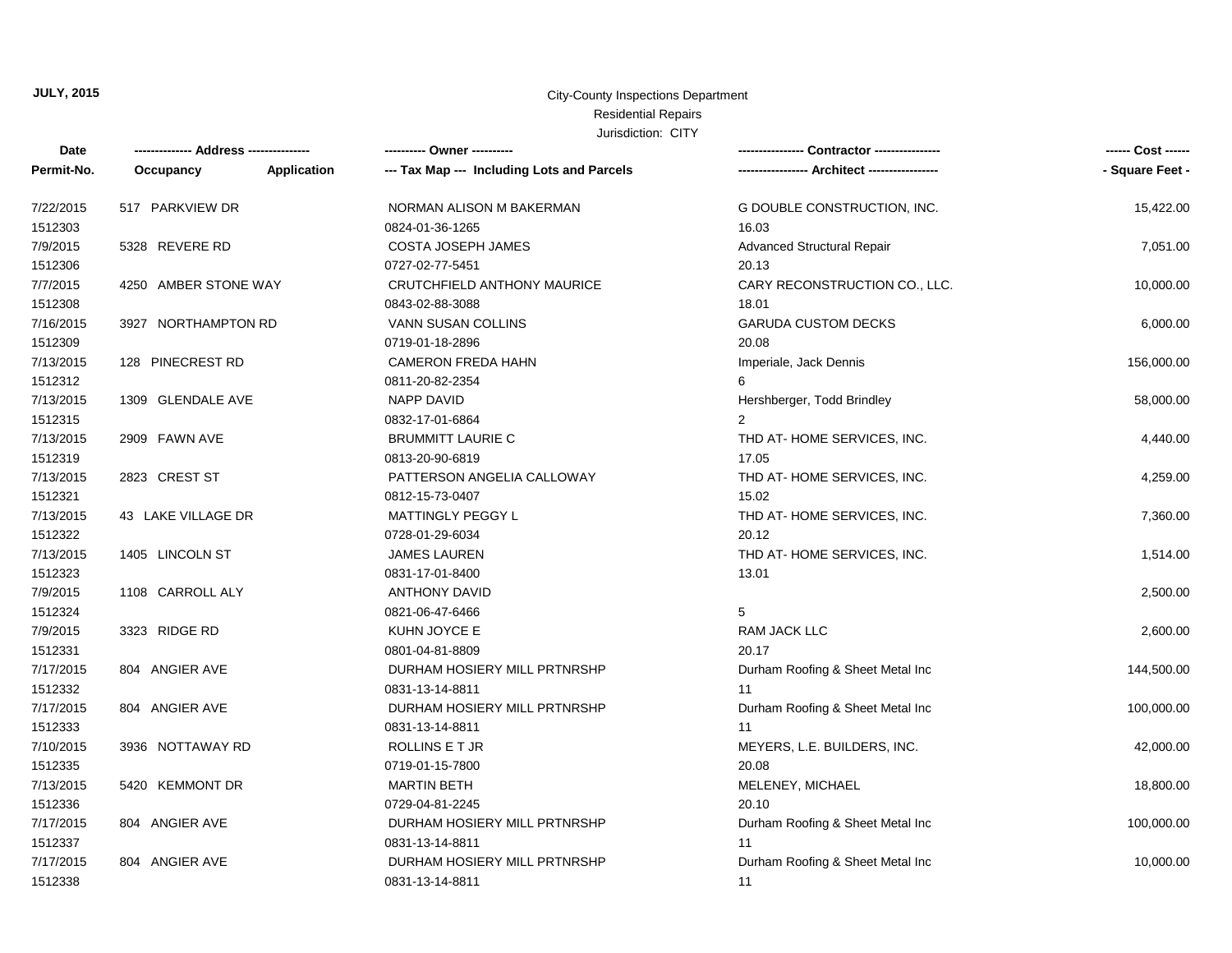#### City-County Inspections Department

## Residential Repairs

| Date       |                      |             | ---------- Owner ----------                |                                                          | ------ Cost ------ |
|------------|----------------------|-------------|--------------------------------------------|----------------------------------------------------------|--------------------|
| Permit-No. | Occupancy            | Application | --- Tax Map --- Including Lots and Parcels | --- Architect -----------------                          | - Square Feet -    |
| 7/16/2015  | 1504 FAYETTEVILLE ST |             | MCCAULEY THOMAS                            | JEB Contracting - James Edward Boyd, T/A                 | 4,000.00           |
| 1512339    |                      |             | 0821-20-91-5447                            | 13.01                                                    |                    |
| 7/13/2015  | 1124 GASTON MANOR DR |             | <b>KEEFER SALLY E TRUSTEE</b>              | Patio Enclosures, Inc. of Raleigh - Carolina Enclosures, | 17,590.00          |
| 1512346    |                      |             | 0769-03-43-4800                            | 19                                                       |                    |
| 7/13/2015  | 1137 GASTON MANOR DR |             | <b>DUNN DIANE M</b>                        | Patio Enclosures, Inc. of Raleigh - Carolina Enclosures, | 30,990.00          |
| 1512347    |                      |             | 0769-03-43-5520                            | 19                                                       |                    |
| 7/23/2015  | 9 JUPITER HILLS CT   |             | PHILLIPS JAMES OTTO II                     | KINGSFORD HOME IMPROVEMENT                               | 17,728.00          |
| 1512363    |                      |             | 0836-04-93-8785                            | 21                                                       |                    |
| 7/16/2015  | 116 S DRIVER ST      |             | <b>RENOVISION PROPERTIES LLC</b>           | Renovision Properties, LLC                               | 120,000.00         |
| 1512365    |                      |             | 0831-15-63-0357                            | 10.01                                                    |                    |
| 7/21/2015  | 2301 RADA DR         |             | STEPHENSON TERRY V                         | Marc Douglass                                            | 22,000.00          |
| 1512366    |                      |             | 0830-04-91-0126                            | 20.14                                                    |                    |
| 7/16/2015  | 3623 CARLISLE DR     |             | POSTEL ERIC A                              | Crawlspace Doctor                                        | 7,650.00           |
| 1512367    |                      |             | 0719-01-19-4481                            | 20.08                                                    |                    |
| 7/16/2015  | 911 W CLUB BLVD      |             | <b>MYLES FREDERICK</b>                     | Crawlspace Doctor                                        | 6,400.00           |
| 1512368    |                      |             | 0822-16-74-5982                            | 3.02                                                     |                    |
| 7/21/2015  | 107 HAMMOND ST       |             | SPECTOR HANNAH L                           |                                                          | 55,800.00          |
| 1512370    |                      |             | 0832-05-18-9011                            | 1.01                                                     |                    |
| 7/16/2015  | 2813 WEDGEDALE AVE   |             | LUNCHICK JONATHAN M                        |                                                          | 700.00             |
| 1512378    |                      |             | 0841-14-44-8084                            | 18.02                                                    |                    |
| 7/15/2015  | 203 NORTHWOOD CIR    |             | EL KILOMBO INTERGALACTICO                  | <b>NITIN GOYAL</b>                                       | 1,000.00           |
| 1512379    |                      |             | 0831-05-09-4743                            | 8.02                                                     |                    |
| 7/14/2015  | 1614 UNIVERSITY DR   |             | <b>HERBERT MARGARET H</b>                  | David Johnson                                            | 11,000.00          |
| 1512381    |                      |             | 0821-19-52-6364                            | $\overline{7}$                                           |                    |
| 7/15/2015  | 8 SINNOTT CIR        |             | <b>TAYLOR DAWN MARIE</b>                   | Scott Brown                                              | 8,000.00           |
| 1512384    |                      |             | 0728-04-72-1060                            | 20.13                                                    |                    |
| 7/14/2015  | 2315 ORIOLE DR       |             | <b>BUNO BRETT R</b>                        | RAM JACK LLC                                             | 31,200.00          |
| 1512385    |                      |             | 0719-02-76-0439                            | 20.07                                                    |                    |
| 7/16/2015  | 4723 ERWIN ST        |             | ALA PROPERTIES LLC                         | Manny's LLC                                              | 1,000.00           |
| 1512389    |                      |             | 0821-11-55-0146                            | 5                                                        |                    |
| 7/15/2015  | 315 MAYNARD AVE      |             | <b>BSWW LLC</b>                            |                                                          | 28,000.00          |
| 1512390    |                      |             | 0832-06-28-8876                            | 1.01                                                     |                    |
| 7/15/2015  | 4420 EASLEY ST       |             | <b>HICKS ETHEL M</b>                       | RAM JACK LLC                                             | 1,500.00           |
| 1512391    |                      |             | 0803-04-64-6531                            | 17.07                                                    |                    |
| 7/16/2015  | 2309 ELLINGTON ST    |             | <b>FORBES RACHEL</b>                       |                                                          | 5,900.00           |
| 1512392    |                      |             | 0841-06-39-8983                            | 18.02                                                    |                    |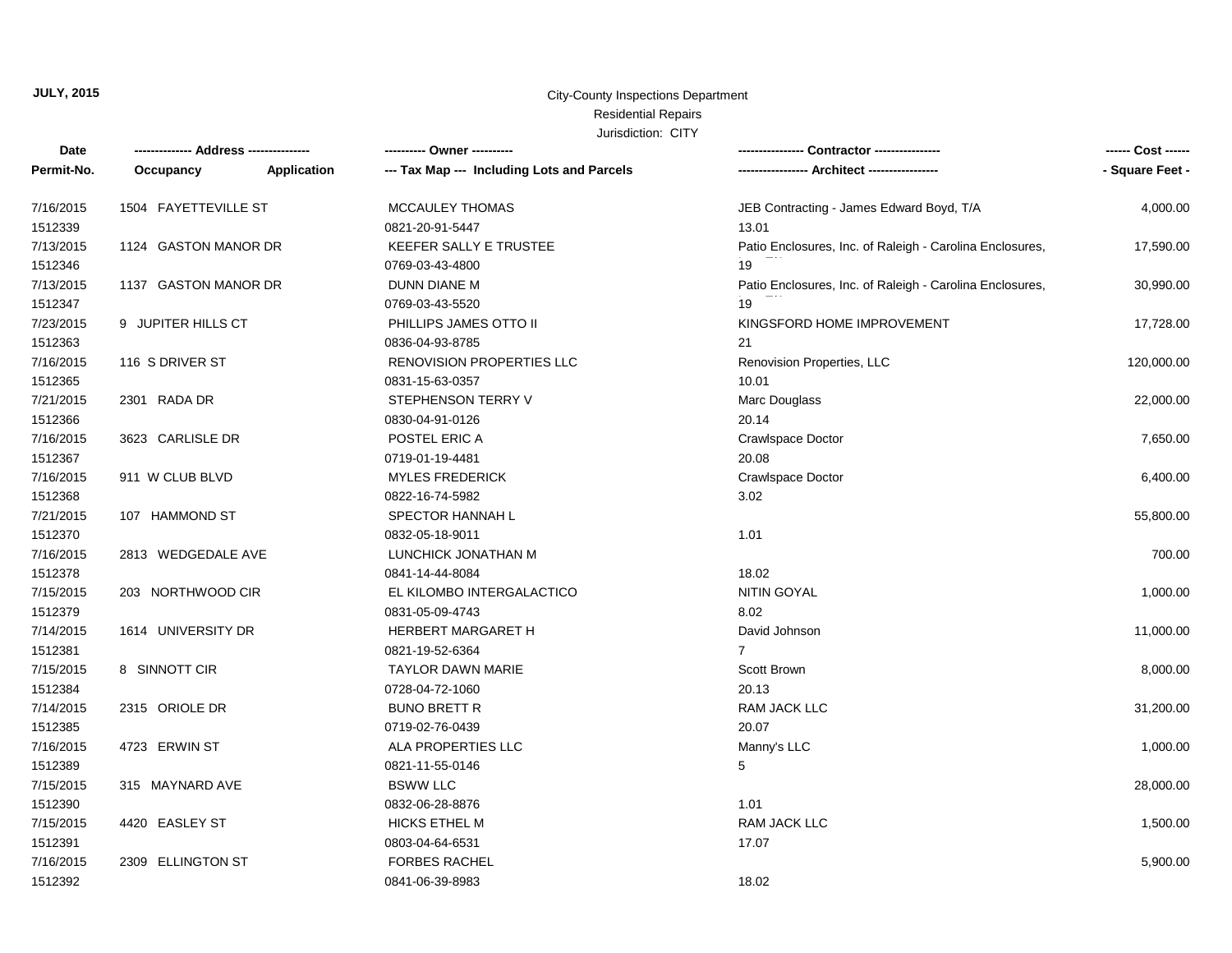#### City-County Inspections Department

# Residential Repairs

| Date       |                          |             | ---------- Owner ----------                |                                                | ------ Cost ------ |
|------------|--------------------------|-------------|--------------------------------------------|------------------------------------------------|--------------------|
| Permit-No. | Occupancy                | Application | --- Tax Map --- Including Lots and Parcels | ----------------- Architect -----------------  | - Square Feet -    |
| 7/15/2015  | 5414 GARRETT RD          |             | LAVIN CATHERINE N                          | J & J Construction                             | 1,000.00           |
| 1512393    |                          |             | 0709-02-98-5707                            | 20.18                                          |                    |
| 7/22/2015  | 5501 FRENCHMANS CREEK DR |             | EVANS VALARIE JEANETTE                     | <b>Kennedy Contracting Services</b>            | 6,700.00           |
| 1512394    |                          |             | 0727-02-87-9495                            | 20.13                                          |                    |
| 7/21/2015  | 2614 LAWNDALE AVE        |             | LIDDY CHARLES E                            | MATTHEW G. DREPS                               | 24,000.00          |
| 1512410    |                          |             | 0822-13-04-7496                            | 4.02                                           |                    |
| 7/30/2015  | 711 N HYDE PARK AVE      |             | KARIUKI HELLEN NJOMO KAGWANJA              | <b>Residential Physicians</b>                  | 8,750.00           |
| 1512414    |                          |             | 0831-10-46-8542                            | 10.01                                          |                    |
| 7/21/2015  | 112 ROBERSON ST          |             | <b>SCOPA PROPERTIES LLC</b>                | Renovision Properties, LLC                     | 120,000.00         |
| 1512416    |                          |             | 0831-15-53-7494                            | 10.01                                          |                    |
| 7/28/2015  | 4315 MARBREY DR          |             | <b>GRAY ANTONIO D</b>                      |                                                | 1,000.00           |
| 1512433    |                          |             | 0851-02-86-2784                            | 18.04                                          |                    |
| 7/17/2015  | 5410 OLD WELL ST         |             | ROGERS CLARENCE J                          | REGIONAL WATERPROOFING CO INC                  | 16,278.97          |
| 1512434    |                          |             | 0824-04-94-9336                            | 17.08                                          |                    |
| 7/27/2015  | 26 FALLING WATER DR      |             | WITTMAN DAYNA JOHN                         | <b>STEVEN DAMATO</b>                           | 5,500.00           |
| 1512435    |                          |             | 0718-02-99-1148                            | 20.11                                          |                    |
| 7/23/2015  | 2 BLUEBIRD CT            |             | COPELAND ROXANNE                           | THD AT-HOME SERVICES, INC.                     | 4,262.00           |
| 1512457    |                          |             | 0729-01-05-6554                            | 20.11                                          |                    |
| 7/27/2015  | 828 KIMBALL DR           |             | <b>CARLSON BENJAMIN</b>                    | Southpoint Repair, Remodel, & Construction LLC | 7,500.00           |
| 1512460    |                          |             | 0813-03-02-7711                            | 17.07                                          |                    |
| 7/30/2015  | 6 MORNINGSIDE DR         |             | CHRISTENSEN CHAD                           | Patric leBeau                                  | 4,000.00           |
| 1512461    |                          |             | 0729-03-04-8929                            | 20.11                                          |                    |
| 7/16/2015  | 1008 ONSLOW ST           |             | <b>JOHNSON GLADYS B</b>                    | Flagship DKNC Ventures Roxboro, LLC            | 1,000.00           |
| 1512462    |                          |             | 0822-15-53-3997                            | 3.01                                           |                    |
| 7/28/2015  | 2561 BITTERSWEET DR      |             | HEARTHSTONE LUXURY HOMES LLC               | Hearthstone Luxury Homes, LLC                  | 14,700.00          |
| 1512504    |                          |             | 0813-02-67-5691                            | 17.07                                          |                    |
| 7/28/2015  | 33 OAK DR                |             | MOYLAN BRENDAN J                           | <b>CREATIVE OF GREENSBORO</b>                  | 85,000.00          |
| 1512508    |                          |             | 0821-18-31-9703                            | $\overline{7}$                                 |                    |
| 7/20/2015  | 3915 KELLY DR            |             | <b>TYLER ROBERT G</b>                      |                                                | 6,000.00           |
| 1512509    |                          |             | 0709-02-97-5864                            | 20.18                                          |                    |
| 7/16/2015  | 729 WORTLEY DR           |             | <b>MARSH TONYA A</b>                       | Darren & Tonya Dawson                          | 825.00             |
| 1512520    |                          |             | 0729-04-64-3634                            | 20.10                                          |                    |
| 7/20/2015  | 5836 SANDSTONE DR        |             | JOHNSON STEFFAN M                          | <b>Fails Safe Construction</b>                 | 1,200.00           |
| 1512521    |                          |             | 0728-02-78-6999                            | 20.14                                          |                    |
| 7/27/2015  | 300 W MAYNARD AVE        |             | <b>MCGHEE RICHARD E</b>                    | ALLIED MANAGEMENT GROUP, LLC                   | 32,114.00          |
| 1512527    |                          |             | 0832-05-08-6548                            | 1.02                                           |                    |